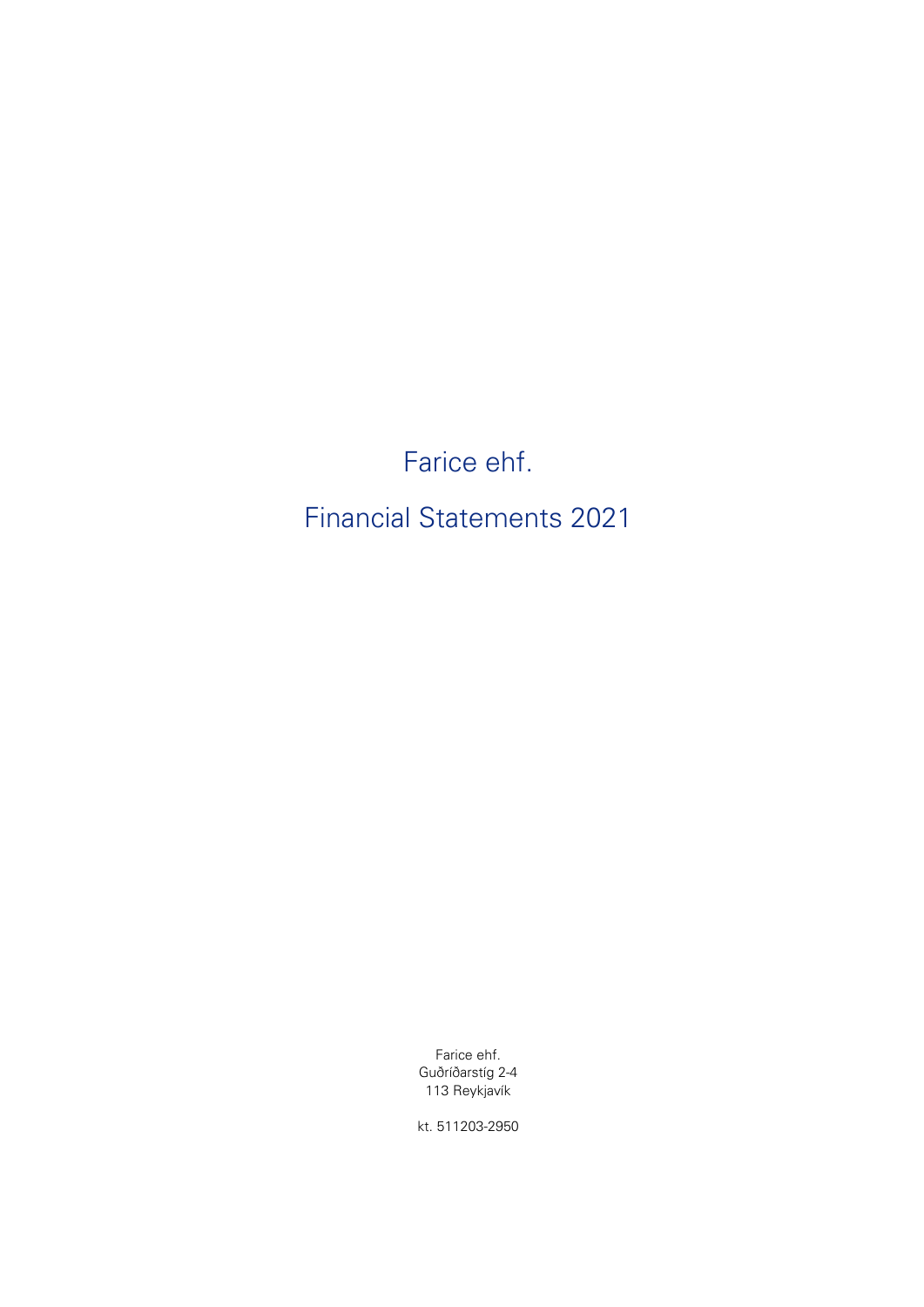# Contents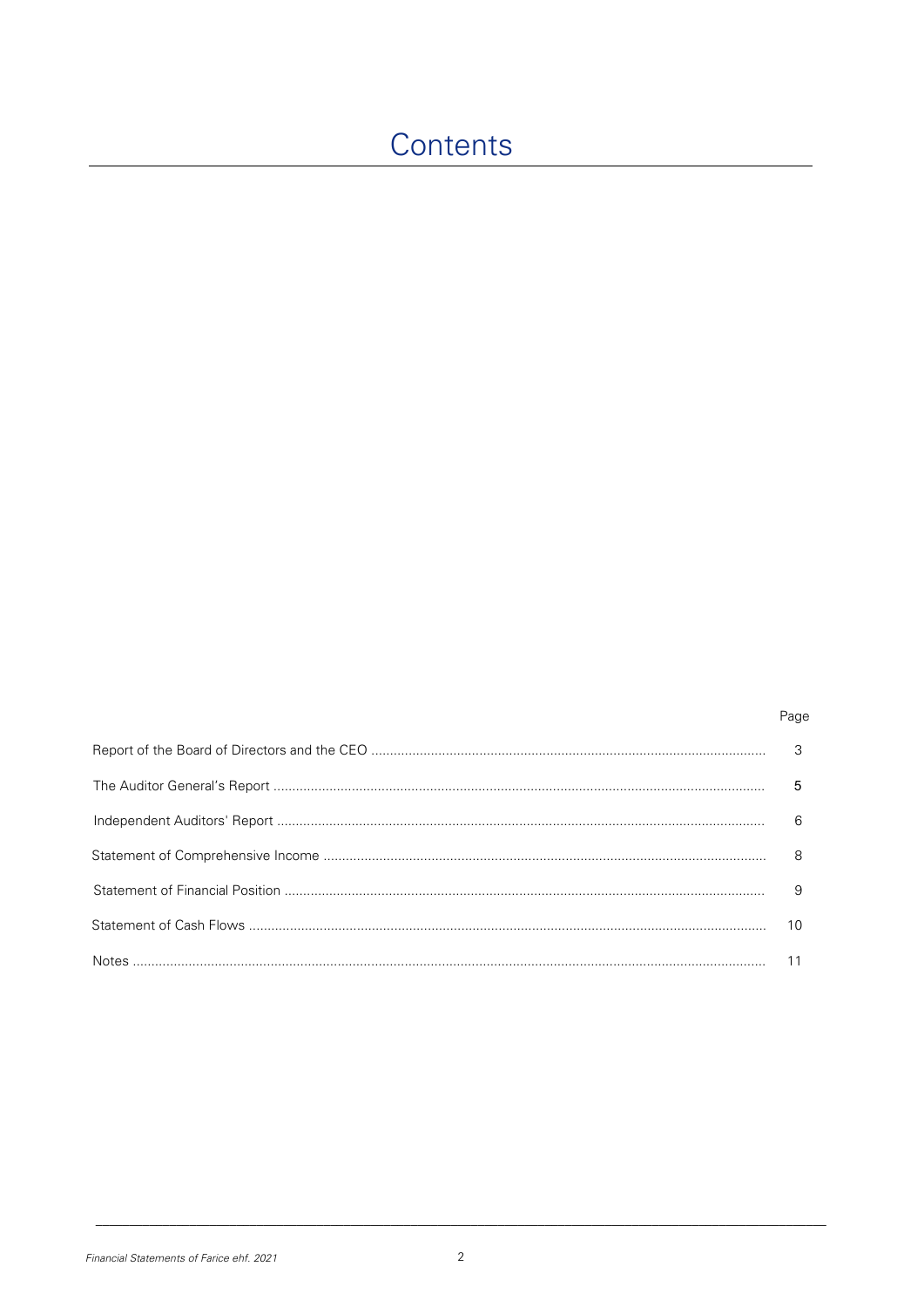Farice ehf. was established in 2003 as a transmission and data service provider. The Company plays an important role in developing and operating infrastructure Iceland. The Company operates two submarine cables FARICE-1 and DANICE between Iceland and Europe and connects Iceland to the world with backhaul agreements to other networks in major connecting points in Europe such as London, Amsterdam and Copenhagen. The company is currently building the third cable to improve security in Iceland´s network connections in accordance with policy approved by the Parliament of Iceland for the years 2019-2033. The new cable will likely be named IRIS and will according to the Company´s plan be ready for use in the beginning of the year 2023. Contracts with the Company´s biggest customers will be updated on a regular basis in line with their requirements. The main risk facing the Company is the expected lifetime of the cables, but the Company must budget for regular maintenance on the cables. Unexpected breakdown can also have impact on the operation if it is not only a temporarily breakdown. The Company has entered into an agreement with maintenance ships which respond to such breakdowns if they occur. However, Farice has a good experience with the respect to the operation of the cables and have not suffered from any breakdown at sea. On the other hand, breakdown at land occurs every year and therefore important to have active sub-connections. Two breakdowns occurred in the year but the Company has taken measures to reduce the possibilities of similar breakdowns in the future.

# **Operations in the year 2021**

According to the income statement the total revenue amounts to EUR 13,3 million and EBIDTA 6,9 million. Sale of bandwidth increased by EUR 0,8 million from prior year. Non-regular revenues decrease compared to prior year due to closure of a service agreement with the Icelandic State which is further discussed in note 4. EBITDA increased by EUR 0,8 million compared to prior year. The Company changed its accounting policies in the year and the financial statements are now prepared in accordance with the Icelandic Financial Statements Act instead of International Financial Reporting Standards (IFRS). The comparable figures have been changed and reflect the Icelandic Financial Statements Act. According to the balance the total assets amount to EUR 92,5 million and the equity amounts to EUR 57,6 million, resulting in an equity ratio of 62%. The loss for the year amounted to EUR 0,5 million which mainly is explained by depreciation of fixed assets of amount of EUR 6,2 million. The payment of long-term liabilities amounted to EUR 5,9 million and cash at the end of the year 2021 amounted to EUR 13,8 million. Dividend payments are not permitted according to law due to accumulated losses but the loss for the year amounts to EUR 0,5 million which is transferred to accumulated losses from prior years.

Financing of the new IRIS cable was completed in march 2021. The cost of the project is estimated EUR 50 million and is financed with share capital increase from the shareholder. The share capital is paid according to project development and was the share capital increased three times in the year due to the project for EUR 39,5 million , see notes 11 and 21. The project development is according to plan but due to volcanic eruption in Reykjanesskagi the landing site of the cable was moved from Hraunsvík close to Grindarvík to Þorlákshöfn in the summer 2021. According to the project plan the cable installation will commence from Iceland in early May 2022 and will be completed by Galway in Ireland before end of the summer. System testing and equipment installation will take place during the autumn 2022 and the cable system will be ready for service for Farice' customers early 2023.

In the year the company completed a tender process for the landing network but the contract with Mila expired in November 2021. Following the results of the tender process the Company entered into a lease agreement for fibre cables at the southwest of the country but continue to purchase connections from Seyðisfjörður to Reykjavík from Míla. In 2022, the Company will set-up a new system of landing sites based on the results of the tenders. New landing network will improve safety and productivity of the service provided by Farice.

The Company operates technical equipment in a few countries which requires regular set-ups and maintenance. Therefore, the Company must regularly work on maintenance and monitoring in other countries. Travelling restrictions due to the impact of COVID caused delays in maintenance projects abroad. The Company uses foreign service providers where possible to minimise the impact of COVID.

Seven employees worked full-time at the company in the year.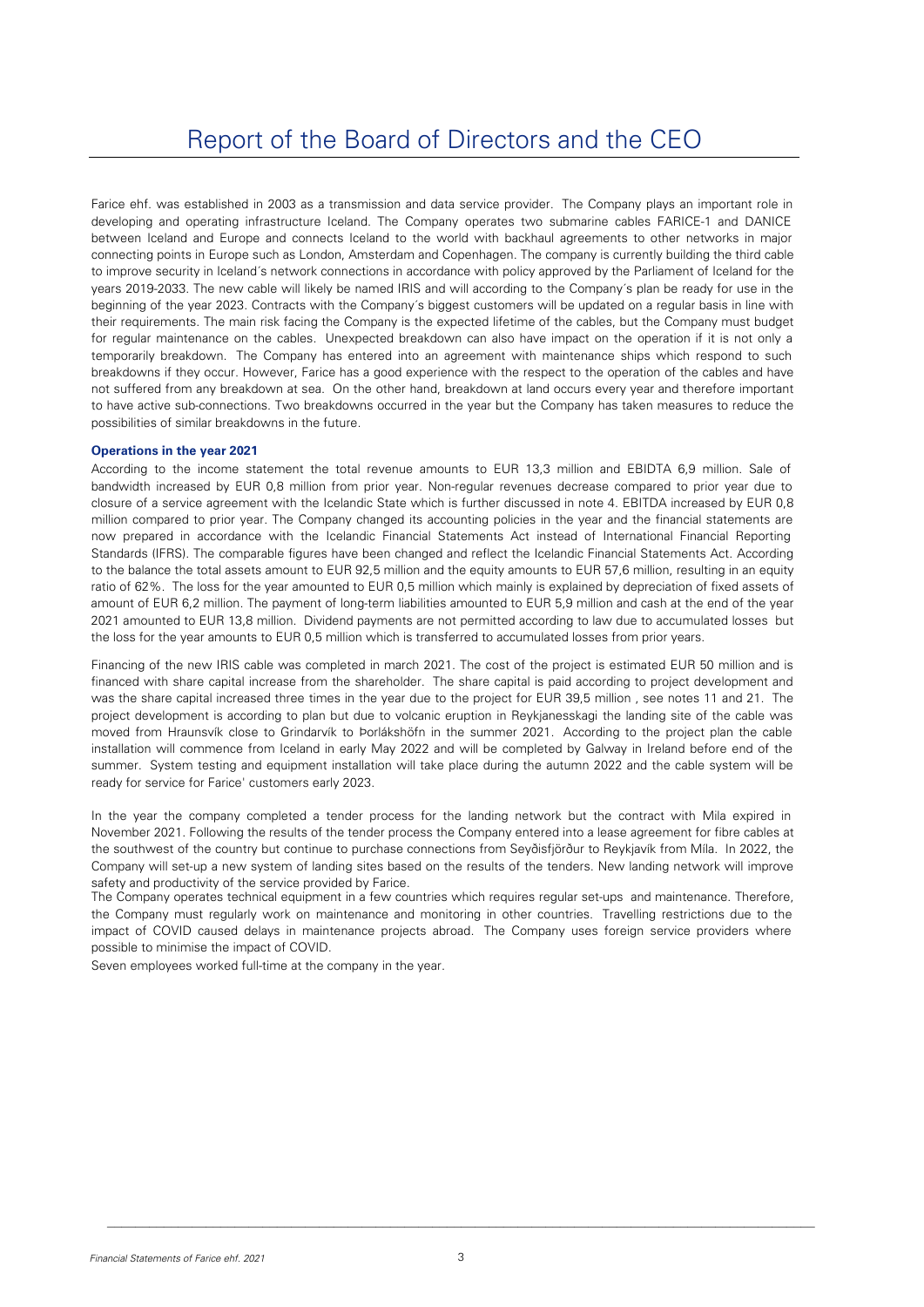# **Share capital**

Share capital was increased by EUR 39,5 million in relation to constructions of the new sea cable. At the beginning and the end of the year the Icelandic State was the sole owner of the Company

# **Corporate governance and non-financial reporting**

The Ministry of Finance and Economic Affairs monitors the ownership of the Icelandic State in Farice. The Board emphasis on practicing good corporate governance, following the law and approved ownership policy of the Icelandic State which was accepted in September 2021, with the purpose of meeting the States objectives with the ownership. The Board consists of three members and one alternative member. The board hires the CEO. Internal audit and control systems are limited due to the fact that few people work for the Company but the Company has implemented procedures to reduce that risk. The Company´s key risk assessment relates to an action plan if a disruption happens to the submarine cables and protections against cybercrimes.

The Board refers to an appendix to this financial statements for other non-financial information on matters regarding society, environment, employees, human rights, anti-corruption and bribery.

# **Statement by the Board of Directors and the CEO**

According to the Board of Directors´ best knowledge, the Financial Statements comply with the Icelandic Financial Statements Act and give a true and fair view of the Company´s assets and liabilities, financial position as at 31 December 2021, operating performance and the cash flow for the year ended 31 December 2021 as well as describing the principal risk and uncertainty factors faced by the company. The report of the Board of Directors provides a clear overview of the development and achievements in the company´s operations and its situation.

The Board of Directors and CEO of Farice ehf., hereby confirm the Financial Statements of Farice ehf., for the year 2021 with their signatures.

Reykjavík, March 29th, 2022

The Board of Directors of Farice ehf.

Martha Eiríksdóttir, Chairman

Jón Gunnar Vilhelmsson Kristín Guðmundsdóttir

Chief Executive Officer

Þorvarður Sveinsson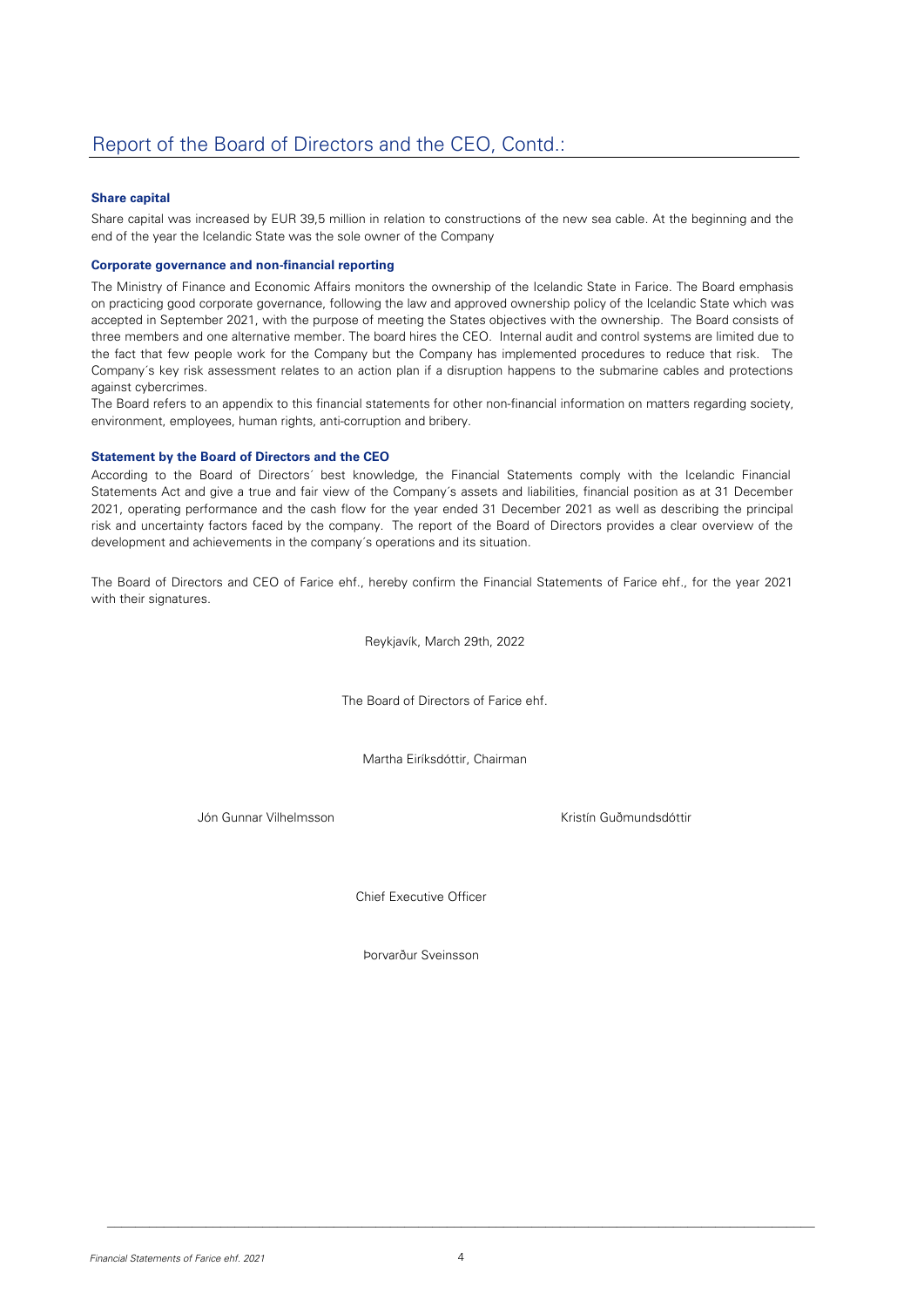To the Board of Directors and Shareholders of Farice ehf.

# **Expectations, role and responsibilities of the Auditor General**

The Auditor General operates based on Act no. 46/2016, on the Auditor General and the auditing of government accounts and the Code of Ethics set by the International Organization for Supreme Audit. The role of the Auditor General is to ensure that audits and controls are in accordance with Article 4 of the Act.

The Auditor General is responsible for the work of the Auditors, who work for the Icelandic National Audit Office and perform an audit based on the Act on Auditors and audit, Act on Financial statements and other general rules that they comply with according to International Standards on Auditing.

The Audit was conducted in accordance with Act no. 46/2016 on the Auditor General and audit of state accounts and Act no. 94/2019 on Auditors and auditing.

The Icelandic National Audit Office, March 29th, 2022

Guðmundur Björgvin Helgason Auditor General ad interim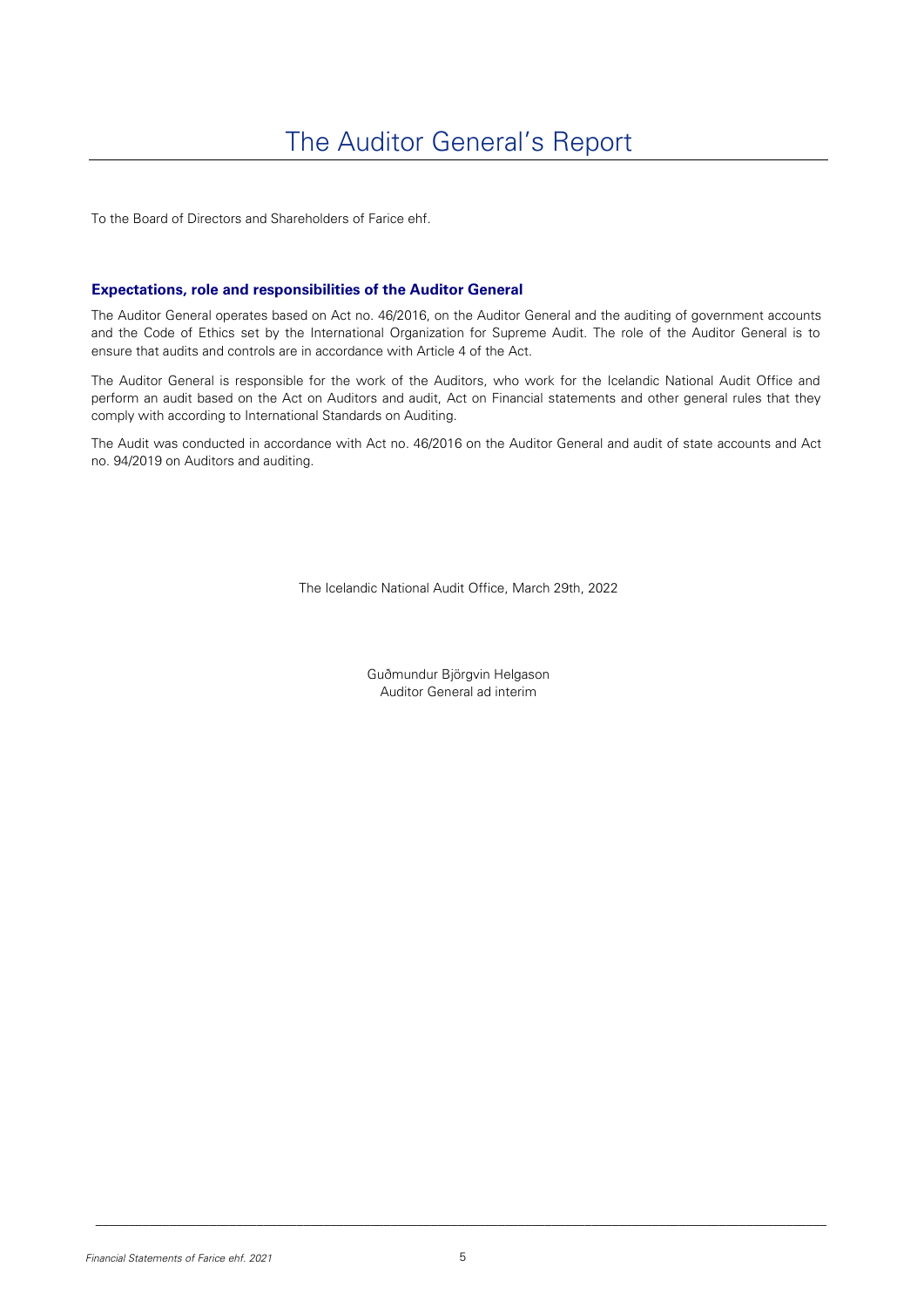To the Board of Directors and Shareholders of Farice ehf.

# **Report on the Audit of the Financial Statements**

# **Opinion**

We have audited the financial statements of Farice ehf. for the year ended December 31, 2021. The financial statements comprise the income statement, the balance sheet, statement of cash flows, notes to the financial statements including a summary of significant accounting policies.

In our opinion, the accompanying financial statements give a true and fair view of the financial position of Farice ehf. as at December 31, 2021, its financial performance and its cash flows for the year then ended in accordance with requirements in the Icelandic Financial Statement Act. no. 3/2006.

### **Basis for Opinion**

We conducted our audit in accordance with International Standards on Auditing (ISAs). Our responsibilities under those standards are further described in the Auditor's Responsibilities for the Audit of the Financial Statements section of our report. We are independent of Farice ehf. and have conducted our work in accordance with Act no. 94/2019 on Auditors and auditing and Code of Ethics. We believe that the audit evidence we have obtained is sufficient and appropriate to provide a basis for our opinion on the financial statement.

### **Other information**

In accordance with Paragraph 2 article 104 of the Icelandic Financial Statement Act no. 3/2006, we confirm to the best of our knowledge that the accompanying report of the board of directors includes all information required by the Icelandic Financial Statement Act that is not disclosed elsewhere in the financial statements.

# **Responsibilities of the Board of Directors and CEO for the Financial Statements**

The Board of Directors and the CEO are responsible for the preparation and fair presentation of the financial statements in accordance with requirements in the Icelandic Financial Statement Act, and for such internal control as the Board of Directors and the CEO determines is necessary to enable the preparation of financial statements that are free from material misstatement, whether due to fraud or error.

In preparing the financial statements, the Board of Directors and the CEO are responsible for assessing Farice ehf. ́s ability to continue as a going concern, disclosing, as applicable, matters related to going concern and using the going concern basis of accounting unless Board of Directors and the CEO either intends to liquidate the company or to cease operations, or has no realistic alternative but to do so. The Board of Directors are responsible for monitoring the preparation and presentation of the financial statements.

# **Auditor's Responsibilities for the Audit of the Financial Statements**

Our objectives are to obtain reasonable assurance about whether the financial statements as a whole are free from material misstatement, whether due to fraud or error, and to issue an auditor's report that includes our opinion on Financial Statements. Reasonable assurance is a high level of assurance, but it is not a guarantee that an audit conducted in accordance with ISAs will always detect a material misstatement when it exists. Misstatements can arise from fraud or error and are considered material if, individually or in the aggregate, they could reasonably be expected to influence the economic decisions of users taken on the basis of these financial statements. As part of an audit in accordance with ISAs, we exercise professional judgement and maintain professional scepticism throughout the audit. We also:

• Identify and assess the risks of material misstatement of the consolidated financial statements, whether due to fraud or error, design and perform audit procedures responsive to those risks, and obtain audit evidence that is sufficient and appropriate to provide a basis for our opinion. The risk of not detecting a material misstatement resulting from fraud is higher than for one resulting from error, as fraud may involve collusion, forgery, intentional omissions, misrepresentations, or the override of internal control.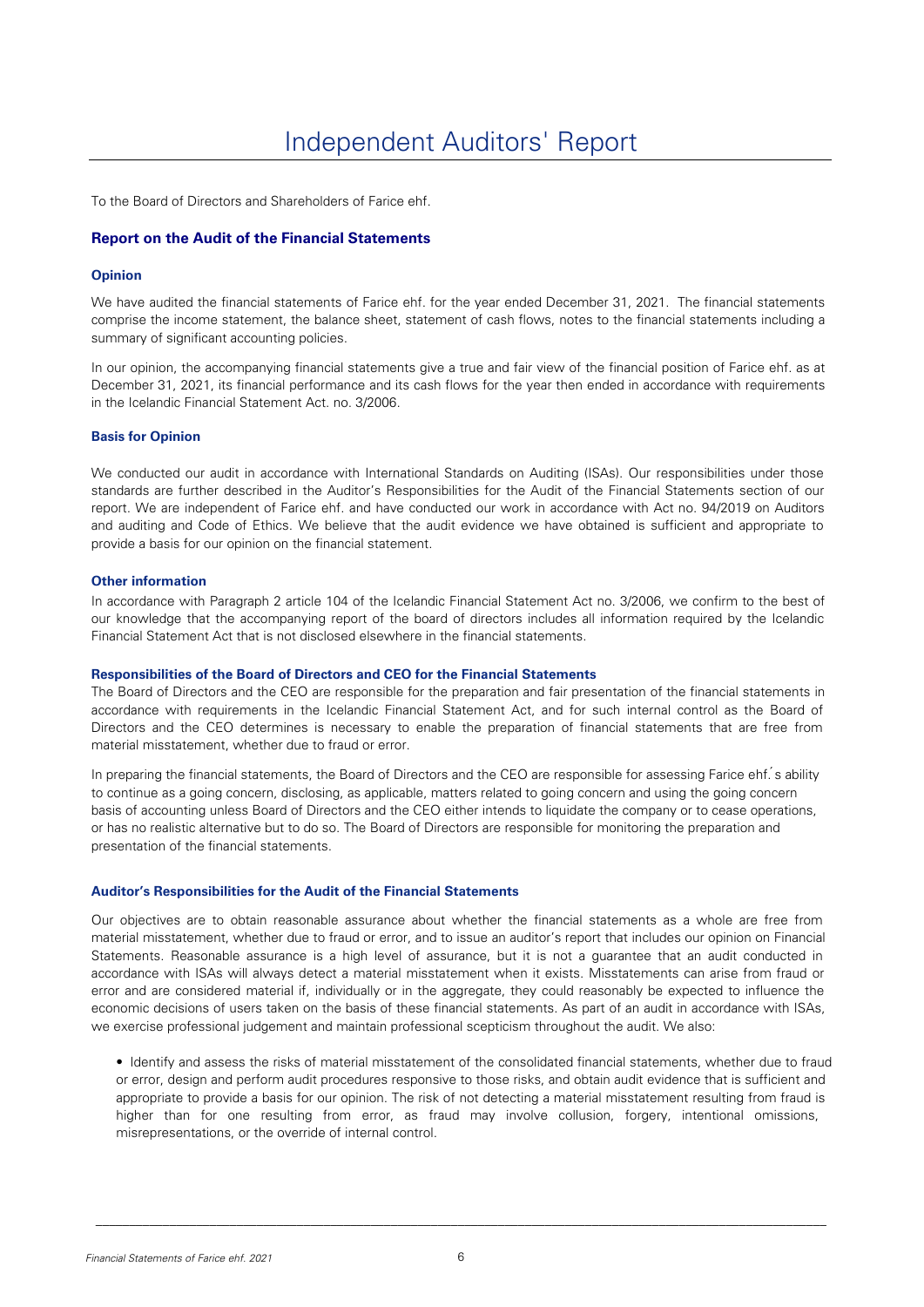# Independent auditors' report cont.:

# **Auditor's Responsibilities for the Audit of the Financial Statements**

• Obtain an understanding of internal control relevant to the audit in order to design audit procedures that are appropriate in the circumstances.

• Evaluate the appropriateness of accounting policies used and the reasonableness of accounting estimates and related disclosures made by management.

• Conclude on the appropriateness of management's use of the going concern basis of accounting and, based on the audit evidence obtained, whether a material uncertainty exists related to events or conditions that may cast significant doubt on the Company's ability to continue as a going concern. If we conclude that a material uncertainty exists, we are required to draw attention in our auditor's report to the related disclosures in the financial statements or, if such disclosures are inadequate, to modify our opinion. Our conclusions are based on the audit evidence obtained up to the date of our auditor's report. However, future events or conditions may cause the Company to cease to continue as a going concern.

• Evaluate the overall presentation, structure and content of the consolidated financial statements, including the disclosures, and whether the financial statements represent the underlying transactions and events in a manner that achieves fair presentation.

We communicate with the Board of Directors regarding, among other matters, the planned scope and timing of the audit and significant audit findings, including any significant deficiencies in internal control that we identify during our audit.

The Icelandic National Audit Office, March 29th, 2022

Birgir Finnbogason State Authorized Public Accountant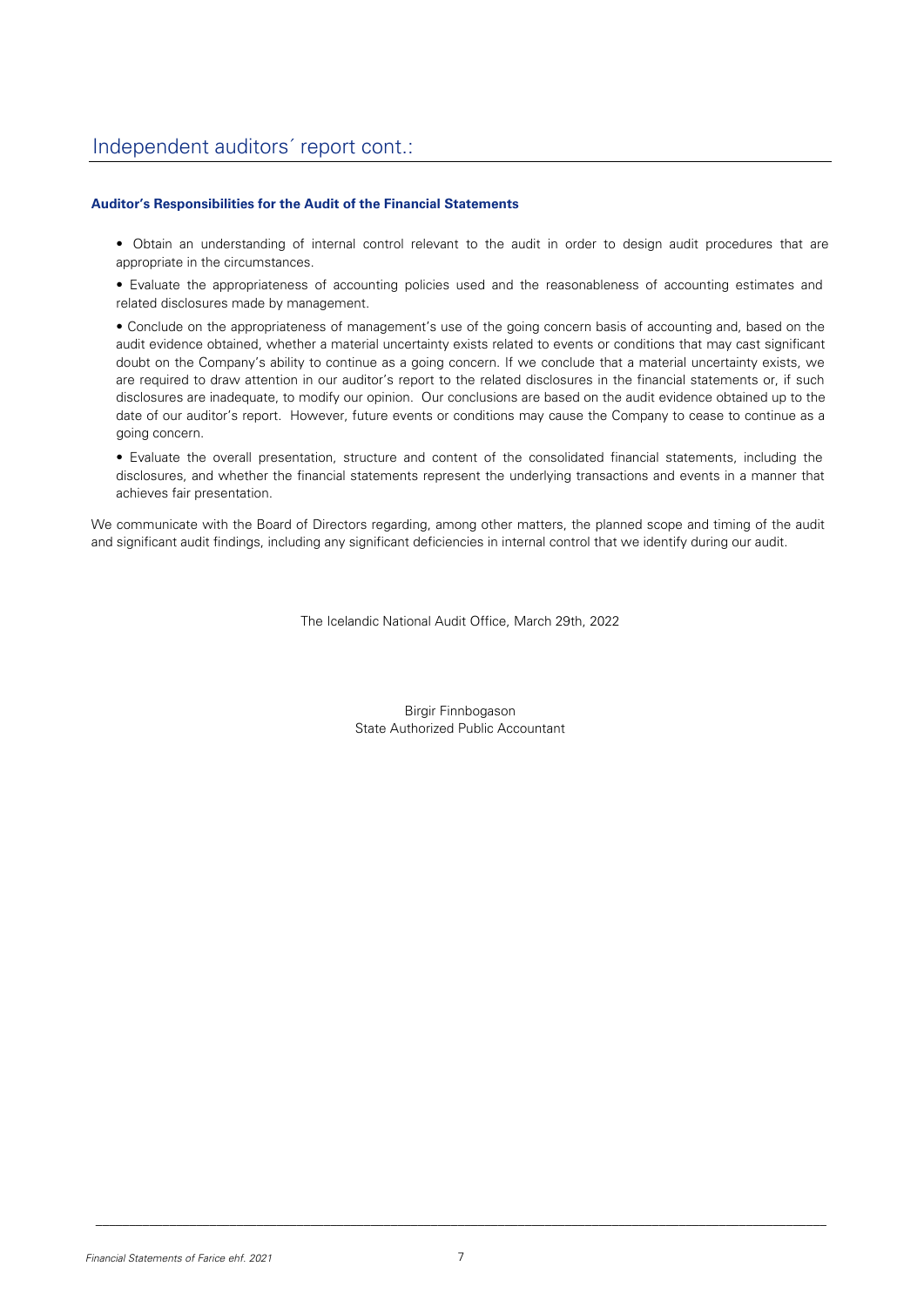# Income Statement 2021

|                         | <b>Notes</b>   | 2021       | 2020       |
|-------------------------|----------------|------------|------------|
|                         | 3              | 12.689.051 | 11.897.719 |
|                         | 3              | 353.284    | O          |
|                         | $\overline{4}$ | 220.025    | 1.598.732  |
|                         |                | 13.262.360 | 13.496.451 |
|                         | 12             | 5.059.084  | 4.998.534  |
|                         | 13             | 302.507    | O          |
|                         | 14             | 772.261    | 755.777    |
|                         | 13             | 220,000    | 1.595.055  |
|                         |                | 6.353.852  | 7.349.365  |
|                         |                | 6.908.508  | 6.147.085  |
|                         | 18             | 6.231.324) | 6.232.624) |
| <b>Operating profit</b> |                | 677.184    | 85.539)    |
|                         |                | 5.391      | 8.652      |
|                         | 23             | 1.143.344) | 1.238.544) |
|                         |                | 45.801)    | 98.415)    |
|                         |                | 1.183.753) | 1.328.307) |
|                         |                |            |            |
|                         | 22             | 506.569)   | 1.413.846) |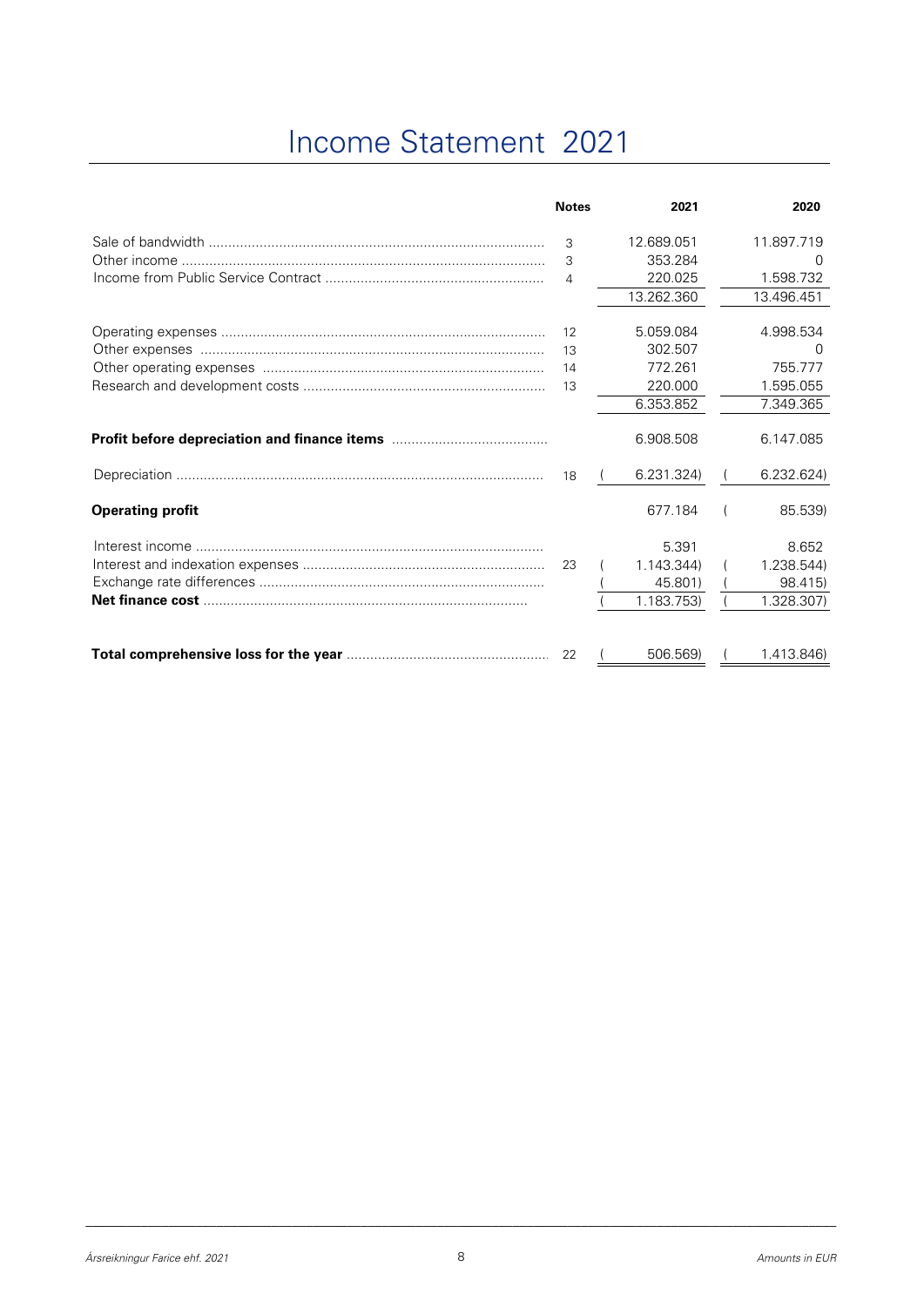# Balance Sheet as at 31 December 2021

|                                     | <b>Notes</b> | 31.12.2021 | 31.12.2020 |
|-------------------------------------|--------------|------------|------------|
| <b>Assets</b>                       |              |            |            |
|                                     | 18           | 48.558.113 | 53.949.043 |
|                                     | 18           | 28.241.426 | 0          |
|                                     | 19           | 1.191.564  | 1.385.890  |
| Non-current assets                  |              | 77.991.102 | 55.334.933 |
|                                     |              | 296.848    | 662.053    |
|                                     |              | 475.582    | 364.824    |
|                                     |              | 13.750.683 | 3.185.728  |
| Current assets                      |              | 14.523.113 | 4.212.605  |
|                                     |              |            |            |
| <b>Total assets</b>                 |              | 92.514.215 | 59.547.538 |
| <b>Equity</b>                       |              |            |            |
|                                     | 21           | 67.375.905 | 27.875.905 |
|                                     |              | 0          | 43.379     |
|                                     |              | 9.729.858) | 9.223.289) |
| Total equity                        |              | 57.646.047 | 18.695.995 |
| <b>Liabilities</b>                  |              |            |            |
|                                     | 23           | 31.044.102 | 36.666.667 |
|                                     |              | 31.044.102 | 36.666.667 |
|                                     | 23           | 2.699.487  | 2.933.333  |
|                                     |              | 528.967    | 493.734    |
|                                     |              | 595.612    | 757.809    |
| Current liabilities                 |              | 3.824.066  | 4.184.876  |
| <b>Total liabilities</b>            |              | 34.868.169 | 40.851.543 |
| <b>Total equity and liabilities</b> |              | 92.514.215 | 59.547.538 |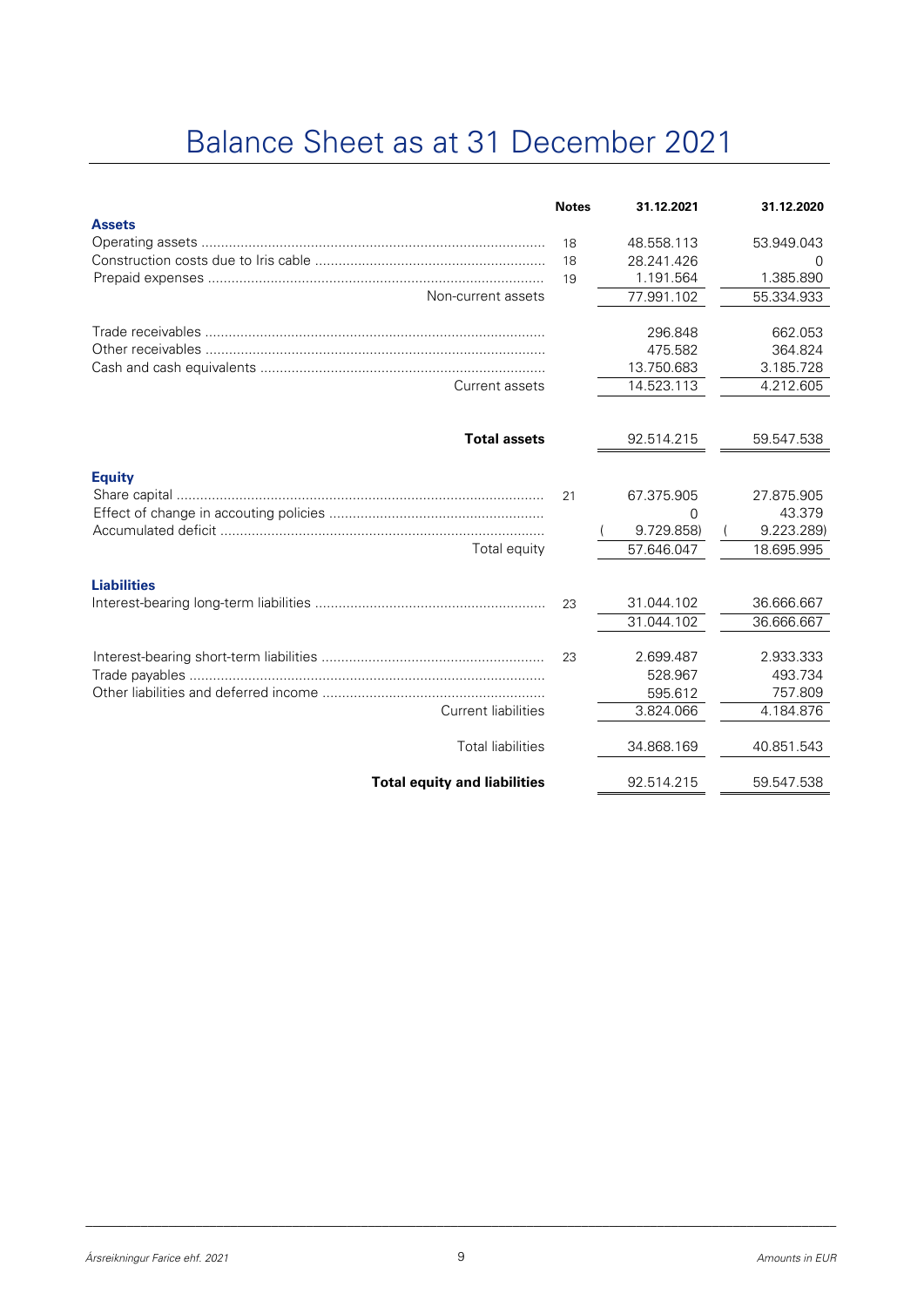# Statement of Cash Flows for the year ended 31 December 2021

|                                             | <b>Notes</b> | 2021        |          | 2020         |
|---------------------------------------------|--------------|-------------|----------|--------------|
| <b>Cash flow from operating activities</b>  |              |             |          |              |
|                                             |              | 506.569)    | $\left($ | 1.457.225)   |
| Adjustments for:                            |              |             |          |              |
|                                             | 18           | 6.231.324   |          | 6.518.811    |
|                                             |              | 43.379)     |          | 0            |
|                                             |              | 1.183.753   |          | 1.365.922    |
|                                             |              | 6.865.129   |          | 6.427.508    |
|                                             |              | 338.324     |          | 229.307)     |
| Changes in operating assets and liabilities |              | 7.203.453   |          | 6.198.201    |
|                                             |              | 5.392       |          | 8.653        |
|                                             |              | 1.174.230)  |          | 1.254.001)   |
| Cash flows from operating activities        |              | 6.034.615   |          | 4.952.853    |
| <b>Cash flows from investing activities</b> |              |             |          |              |
|                                             | 11           | 29.081.820) |          | 275.723)     |
| Cash flows used in investing activities     |              | 29.081.820) |          | 275.723)     |
| <b>Cash flows from financing activities</b> |              |             |          |              |
|                                             | 22           | 39.500.000  |          | <sup>0</sup> |
|                                             |              | 5.856.411   |          | 3.213.756)   |
| Cash flows from financing activities        |              | 33.643.589  |          | 3.213.756)   |
|                                             |              | 10.596.384  |          | 1.463.374    |
|                                             |              | 3.185.728   |          | 1.729.482    |
| Effects of translation difference on cash   |              | 31.429)     |          | 7.128        |
|                                             |              | 13.750.683  |          | 3.185.728    |

Comparative figures in the cash flow were not adjusted to reflect changes in accounting policies.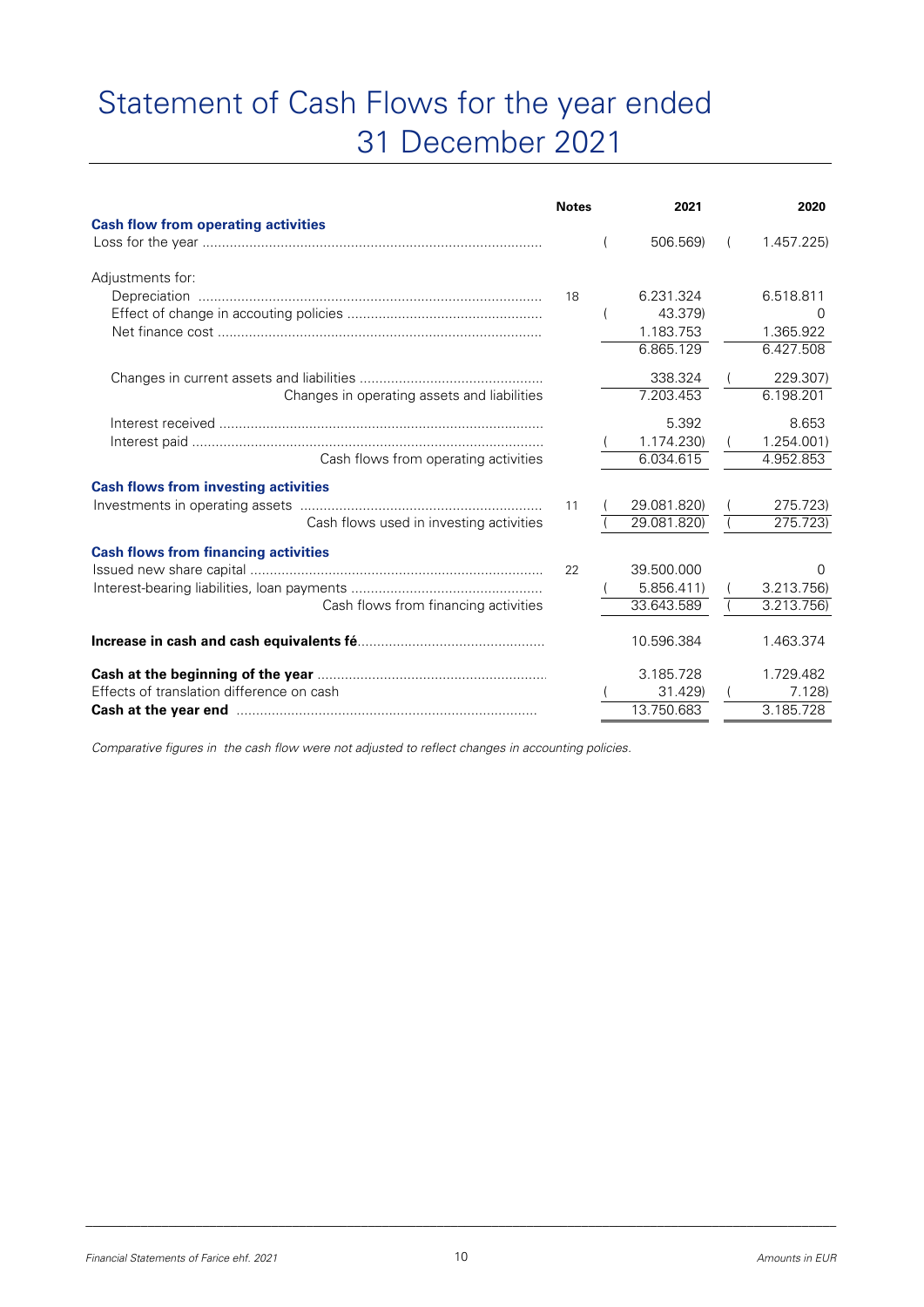#### **1.** The Company

Farice ehf. is a Icelandic private limited company and operates on the basis of Act no. 138/1998 on private limited companies. The Company's registered office address is Guðríðarstíg 2-4, Reykjavík, Iceland. The principal activities of the Company are to insure safe telecommunications between Iceland and its neighbour countries by submarine cables. The company has operations in Iceland, the Faroe Islands, Denmark and the United Kingdom.

#### **2.** Basis of preparation

#### **A. Statement of compliance**

The financial statements are prepared in accordance with the Financial Statements Act and The Regulation on the Presentation and Contents of Financial Statements and Consolidated Financial Statements. They are based on cost accounting and are prepared according to the same accounting principles as for the previous year. The financial statements are presented in EUR.

#### **B. Use of estimates and judgements**

The preparation of the financial statements requires management to make judgements, estimates and asumptions that affect the reported amounts of revenues, expenses, assets and liabilities, and the disclosure of contingent liabilities at the end of the reporting period. Actual results in the future could differ from such estimates and the differences may be material to the financial statements.

#### **C. Foreign currency translation**

Transactions in foreign currencies are recognised in the functional currency at the exchange rate ruling at the date of the transaction. Monetary assets and liabilities denominated in foreign currencies are recognised at the exchange rate ruling at the reporting date. Exchange differences arising from transactions in foreign currencies are recognised in the income statement. Foreign currencies refer to all currencies other than the EUR.

#### **3.** Revenue recognition

The Company generates revenues by providing data services between Iceland, the Faroe Islands, UK and mainland Europe via submarine cable system. Contract with customers are usually made for at minimum two years period. The Company has also undertaken consulting and research work related to the company's core activities.

Four customers account for 65% of the revenues from sale of bandwidth of the Company (2020: 66%). 55% of the revenue from sold bandwith comes from the domestic market (2020: 57%).

#### **4.** Public Service Contract

According to a contract between Farice and Fjarskiptasjóður from 2018, the Company is refunded costs for a seabed research for a possible construction of optic fibre cable between Iceland and Europe. The total research cost was estimated to be EUR 1,9 million. The research began in 2019 and was completed in 2021.

#### **5.** Operating assets

Operating assets are stated at cost, net of depreciation and any provision for impairment. Depreciation is provided on all operating assets, at rates calculated to write off the cost, less estimated residual value, of each asset on a straight line basis over its expected useful life, as follows:

| <b>Backhaul</b> | 0 years      |
|-----------------|--------------|
|                 | 20 vears     |
|                 | 20 vears     |
|                 | 5 - 10 veasr |

The assets residual values, useful lives and methods of depreciation are reviewed, and adjusted if appropriate, at the end of each financial year.

#### **7.** Trade receivables

Trade receivables are written down to meet the general risk of receivables, but this is not a final write-off. On one hand this is a write-down of receivables that have specifically assessed the risk of loss, and on the other hand this is an allowance to meet the general risk. The allowance is deducted from the relevant balance sheet items.

#### **8.** Cash and cash equivalents

Cash and cash equivalents consist of funds and on demand bank deposits.

#### **9.** Tax liability

The Company´s deferred income tax liability is calculated and recorded in the Balance Sheet. The liability represents the difference in the accounting methods used for tax purposes compared to the ones used for Financial Statements. The difference is due to the fact that income tax is calculated based on other premises than the ones used for financial reporting, basically due to timing differences.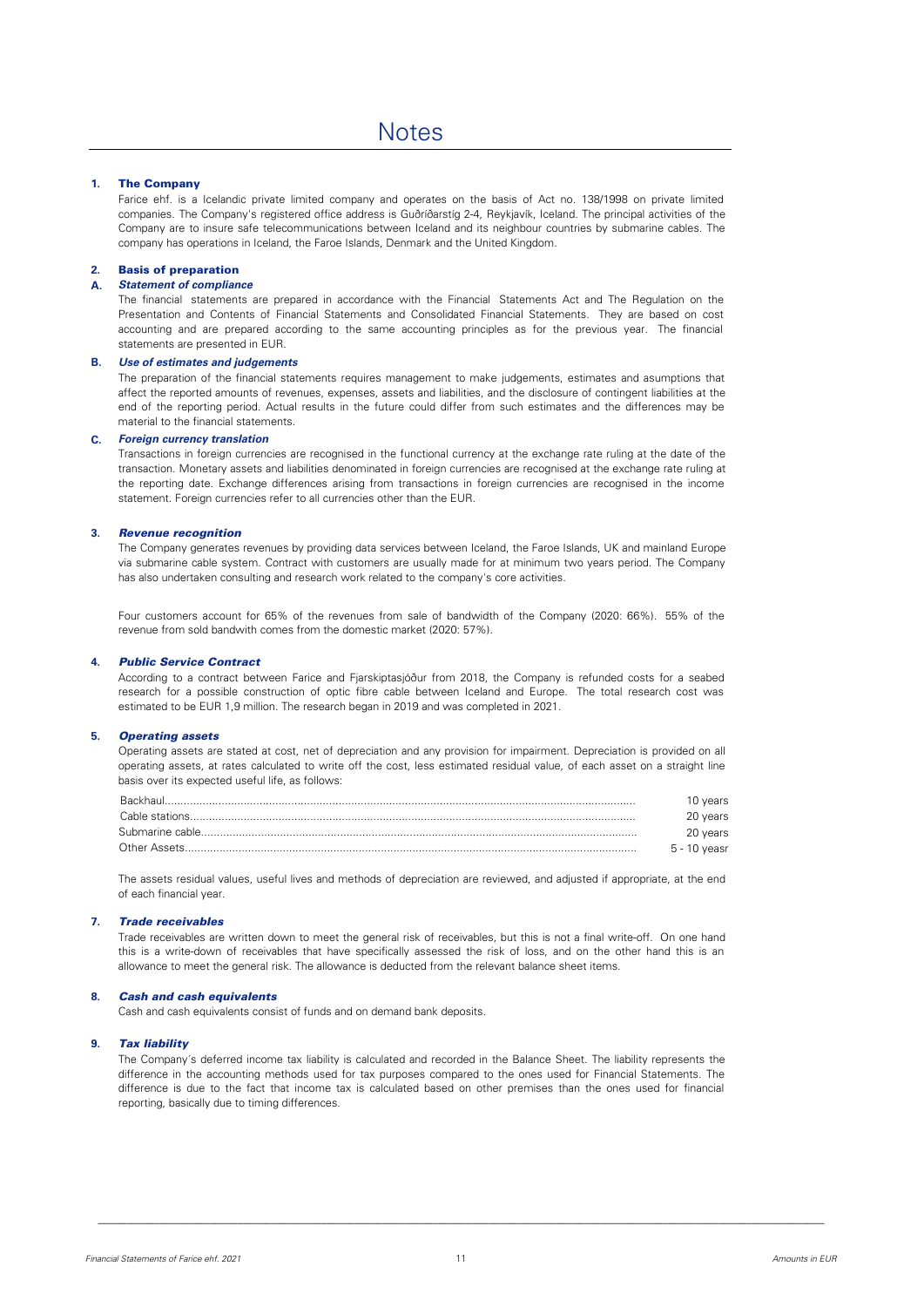# **10.** Changes in significant accounting policies

In 2021 the Company changed its accounting policies and decided not to recognise lease assets and lease liabilities in accordance with IFRS 16. Lease assets are therefore not capitalised and depreciated and rental payments are not charged to the income statement instead of being recognised as payments on lease liabilities and interest expenses. Comparative figures have been changed accordingly and total assets are EUR 900 thous. lower in the restated balance sheet after these changes in the accounting policies but the impact on the income statement was minimal.

#### **11.** Iris sea cable

Consturction work is currently taking place on a new sea cable between Iceland and Ireland. The estimated completion date is at beginning of 2023. The owner of the Company has provided EUR 50 million share capital commitment to cover the cost of the investment which is budgeted EUR 50 million. The share capital has been incresed by EUR 39,5 million, where as 28,2 million has been invested in the project. The plan is to increase share capital by EUR 10,5 million in 2022 to complete the financing of the project.

| 12. | <b>Operating expenses</b>                    | 2021      | 2020      |
|-----|----------------------------------------------|-----------|-----------|
|     |                                              | 1.798.440 | 1.918.853 |
|     |                                              | 1.709.439 | 1.531.720 |
|     |                                              | 1.551.206 | 1.547.960 |
|     |                                              | 5.059.084 | 4.998.533 |
| 13. | <b>Other expenses</b>                        |           |           |
|     |                                              | 220.000   | 1.595.055 |
|     |                                              | 302.507   | $\Omega$  |
|     |                                              | 522.507   | 1.595.055 |
|     | <b>14. Administrative expenses</b>           |           |           |
|     |                                              | 617.442   | 542.032   |
|     |                                              | 76.909    | 80.535    |
|     |                                              | 38.338    | 36.602    |
|     |                                              | 138.090   | 96.608    |
|     |                                              | 98.518)   | $\Omega$  |
|     |                                              | 772.261   | 755.777   |
| 15. | <b>Fee to auditors</b>                       |           |           |
|     |                                              | 32.078    | 34.542    |
|     |                                              | 8.690     | 2.060     |
|     |                                              | 40.768    | 36.602    |
|     |                                              |           |           |
| 16. | <b>Salaries and salary-related expenses:</b> |           |           |
|     |                                              | 734.875   | 662.820   |
|     |                                              | 97.324    | 89.558    |
|     |                                              | 118.705   | 101.070   |
|     |                                              | 950.905   | 853.447   |
|     |                                              | 518.924   | 542.032   |
|     |                                              | 332.829   | 311.416   |
|     |                                              | 851.753   | 853.447   |
|     |                                              | 7         | 7         |
|     |                                              | 60.360    | 55.715    |
|     |                                              | 169.049   | 145.926   |
| 17. | <b>Finance income and finance expenses</b>   |           |           |
|     |                                              | 2021      | 2020      |
|     |                                              | 1.143.344 | 1.276.159 |
|     |                                              | 1.143.344 | 4.836.007 |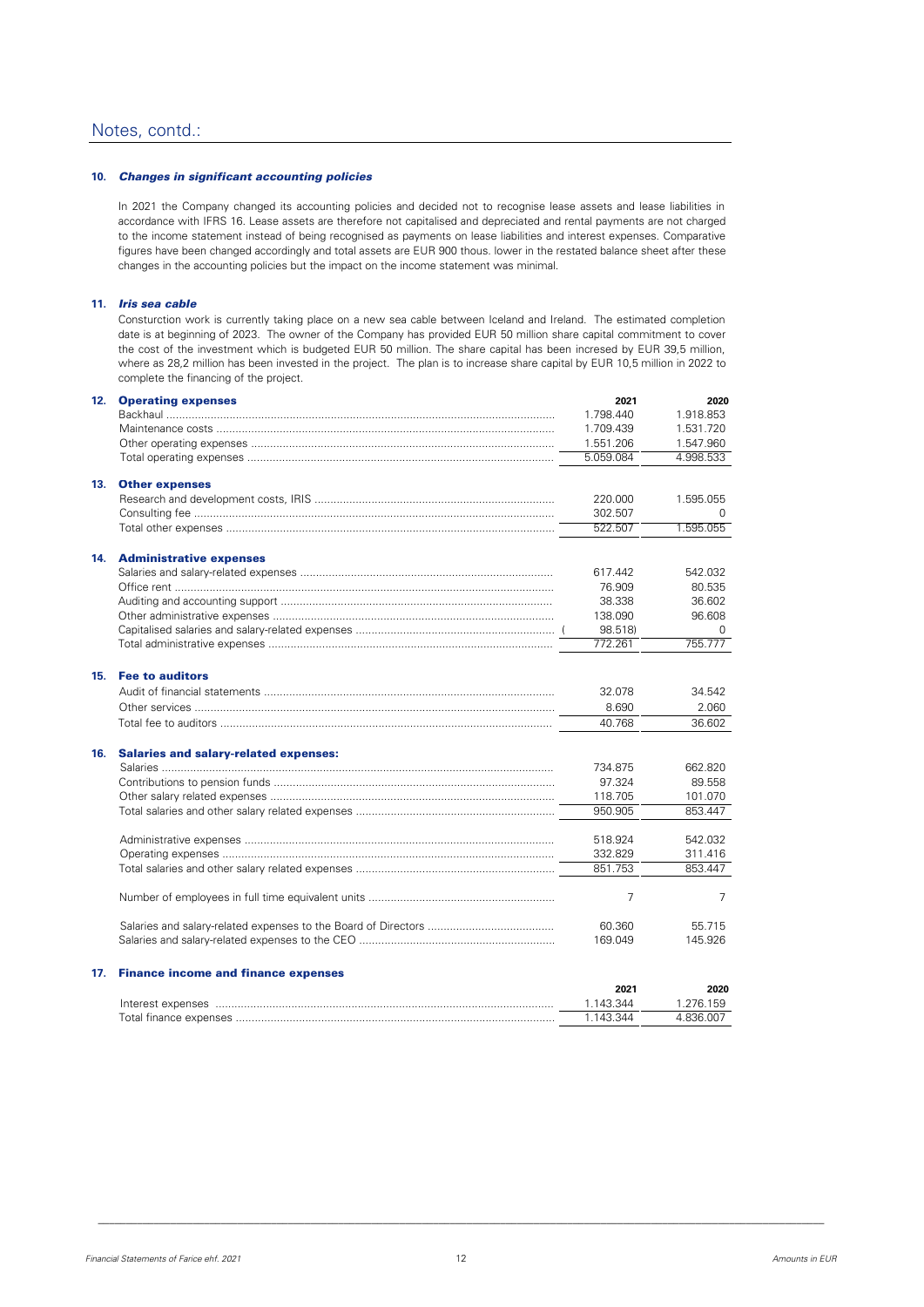# **18.** Operating assets

Operating assets and depreciation is specified as follows:

|                                 | PoP/<br>Backhaul/CS | <b>Farice</b> | Danice     | <b>Leased assets</b> | <b>Total</b> |
|---------------------------------|---------------------|---------------|------------|----------------------|--------------|
| <b>Total cost</b>               |                     |               |            |                      |              |
|                                 | 22.878.542          | 46.950.412    | 83.455.782 | 1.413.379            | 154.698.115  |
| Additions during the year       | 16.510              | 0             | 259.213    | 0                    | 275.723      |
| Effect of change in accouting   |                     |               |            |                      |              |
|                                 |                     |               |            | 1.413.379)           | 1.413.379)   |
| Total cost 31.12.2020           | 22.895.052          | 46.950.412    | 83.714.995 | $\Omega$             | 153.560.459  |
| Additions during the year       | 797.222             | 0             | 43.172     | 0                    | 840.394      |
| Total cost 31.12.2021           | 23.692.274          | 46.950.412    | 83.758.167 | $\Omega$             | 154.400.853  |
| <b>Depreciation</b>             |                     |               |            |                      |              |
| Depreciated1.1.2020             | 17.658.281          | 37.392.477    | 38.328.035 | 226.743              | 93.605.536   |
| Depreciation for the year       | 395.610             | 1.865.084     | 3.971.930  | 286.187              | 6.518.811    |
| Effect of changes in accounting |                     |               |            |                      |              |
|                                 |                     |               |            | (512.930)            | 512.930)     |
| Depreciated 31.12.2020          | 18.053.891          | 39.257.561    | 42.299.965 |                      | 99.611.417   |
| Depreciation for the year       | 397.244             | 1.865.084     | 3.968.996  | 0                    | 6.231.324    |
| Depreciated 31.12.2021          | 18.451.135          | 41.122.645    | 46.268.961 | $\mathbf 0$          | 105.842.741  |
| <b>Carrying amount</b>          |                     |               |            |                      |              |
| Carrying amount 31.12.2020      | 4.841.161           | 7.692.851     | 41.415.030 | $\Omega$             | 53.949.042   |
| Carrying amount 31.12.2021      | 5.241.139           | 5.827.767     | 37.489.206 | $\Omega$             | 48.558.112   |

Insurance value of the Company´s assets amounted to EUR 17,6 million.

Constructions costs for the building of the cable Iris amounted to EUR 28,2 million at the end of 2021 and the cable will be ready for use at the beginning of 2023.

The Company did not perform an impairment test on the operating assets at the end of 2021 based on the fact that no significant changes have been on key assumptions from the impairment test that was performed at the end of 2020 and the results of that test did not give any indication of impairment on Company´s assets.

#### **19.** Prepaid expenses

The prepaid expenses are a state guarantee fee paid in 2019 for the secured bond issue.

#### **20.** Deferred tax asset

A deferred tax asset is not recognised in the balance sheet due to the uncertainty of utilisation of the deferred carryforward tax loss. Carry forward losses may be utilised for 10 years from when it is incurred.

| Deferred tax asset is as follows at the year end: | 31.12.2021  | 31.12.2020   |
|---------------------------------------------------|-------------|--------------|
|                                                   | 1.913.754   | 1.145.167    |
|                                                   |             | 188 766      |
|                                                   | 12.540      | 18887        |
|                                                   | 6.065.314   | 12 103 497   |
|                                                   | (7.991.608) | (13.456.317) |

At year-end 2021 the Company has unused tax losses available for offset against future profits as follows:

| 11.628.671 |
|------------|
| 5.624.232  |
| 769 922    |
| 1.912.991  |
| 4.371.833  |
| 2 317 721  |
| 788 345    |
| 2.912.855  |
| 30.326.570 |

# **21.** Equity

#### **Share capital**

Total share capital is EUR 67,4 million where nominal value. Issued new share capital at 2021 are EUR 39,5 million.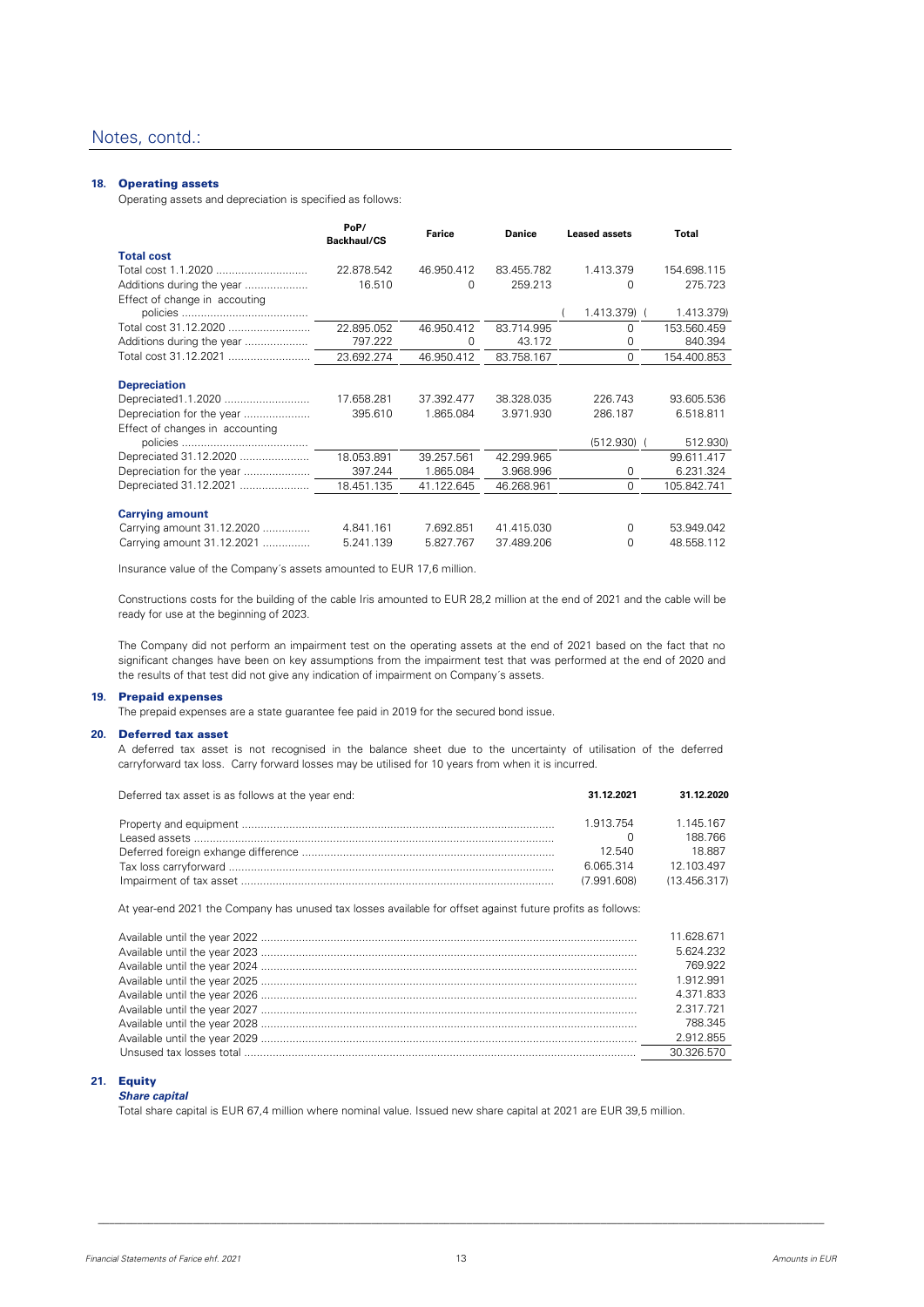# Notes, contd.:

# **22.** Statement of Changes in Equity

| Share capital            | deficit                  | <b>Total equity</b>      |
|--------------------------|--------------------------|--------------------------|
| 27.875.905<br>39.500.000 | 9.223.289)               | 18.652.616<br>39.500.000 |
| 67.375.905               | 506,569) (<br>9.729.858) | 506,569)<br>57.646.047   |
|                          |                          |                          |

# **23.** Interest-bearing long-term liabilities

This note provides information about the contractual terms of the Company's interest-bearing loans and borrowings, which are measured at amortized cost.

|                                                          |            |                  | 2021          |             |               | 2020            |
|----------------------------------------------------------|------------|------------------|---------------|-------------|---------------|-----------------|
|                                                          |            |                  |               | Carrying    |               |                 |
|                                                          | Curr.      | Year of maturity | Interest rate | amount      | Interest rate | Carrying amount |
| Secured loan from ER                                     | <b>EUR</b> | 2034             | Fastir 2.5%   | 33.743.589  | Fastir 2,5%   | 39.600.000      |
|                                                          |            |                  |               | 33.743.589  |               | 39.600.000      |
|                                                          |            |                  |               | (2.699.487) |               | (2.933.333)     |
|                                                          |            |                  |               | 31.044.102  |               | 36.666.667      |
| Maturities are specified as follows over the next years: |            |                  |               |             | 31.12.2021    | 31.12.2020      |
|                                                          |            |                  |               |             | 2.699.487     | 2.933.333       |
|                                                          |            |                  |               |             | 2.699.487     | 2.933.333       |
|                                                          |            |                  |               |             | 2.699.487     | 2.933.333       |
|                                                          |            |                  |               |             | 2.699.487     | 2.933.333       |
|                                                          |            |                  |               |             | 2.699.487     | 2.933.333       |
|                                                          |            |                  |               |             | 2.699.487     | 2.933.333       |
|                                                          |            |                  |               |             | 17.546.667    | 22.000.002      |
|                                                          |            |                  |               |             | 33.743.589    | 39.600.000      |

The DANICE sea cable, landing site at Landeyjasandi and all related assets and equipment is mortgaged for the Company´s liabilitiy with Endurlán Ríkissjóðs (ER)

Reconciliation between the opening balance and closing balance for liabilities arising from financing activities:

| 2021       | 2020                    |
|------------|-------------------------|
| 39 600 000 | 42 533 333              |
|            | 5.856.411) ( 2.933.333) |
| 33 743 589 | 39 600 000              |

#### **24.** Lease liabilities:

The Company rents landing sites in Faroe Islands, Denmark and UK. These rental agreements are in the range from 20-25 year with an option for extension at the end of the rental period.

Lease liability

| The lease liability is as follows: |           |
|------------------------------------|-----------|
|                                    | 285 N4N   |
|                                    | 293591    |
|                                    | 302.398   |
|                                    | 311 470   |
|                                    | 320815    |
|                                    | 1 513 314 |
|                                    |           |

### **25.** Commitments on operational and investment agreements

| ZUZZ       |
|------------|
| 354 640    |
| 2 036 868  |
| 23.100.000 |
| 25.491.508 |